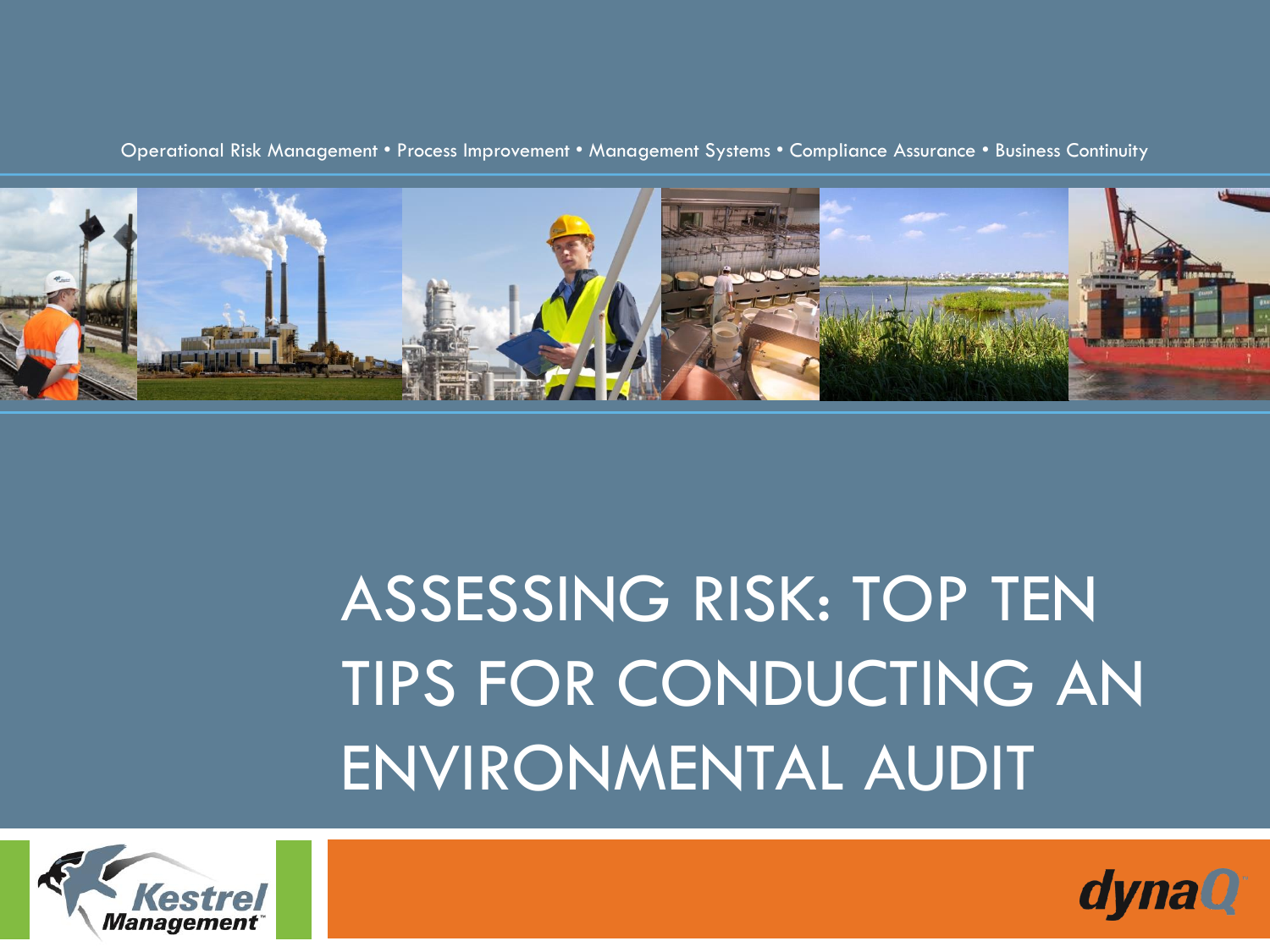#### Who am I

- □ Kestrel Management
	- **O** Operational Risk Management Consulting
	- **D** Includes compliance and management system compliance
- □ Evan Fitzgerald
	- **O** Information Systems Partner at Kestrel Management
	- **B** Been in EHS consulting for 20 years
	- Manage applications (custom and commercial) for regulatory management

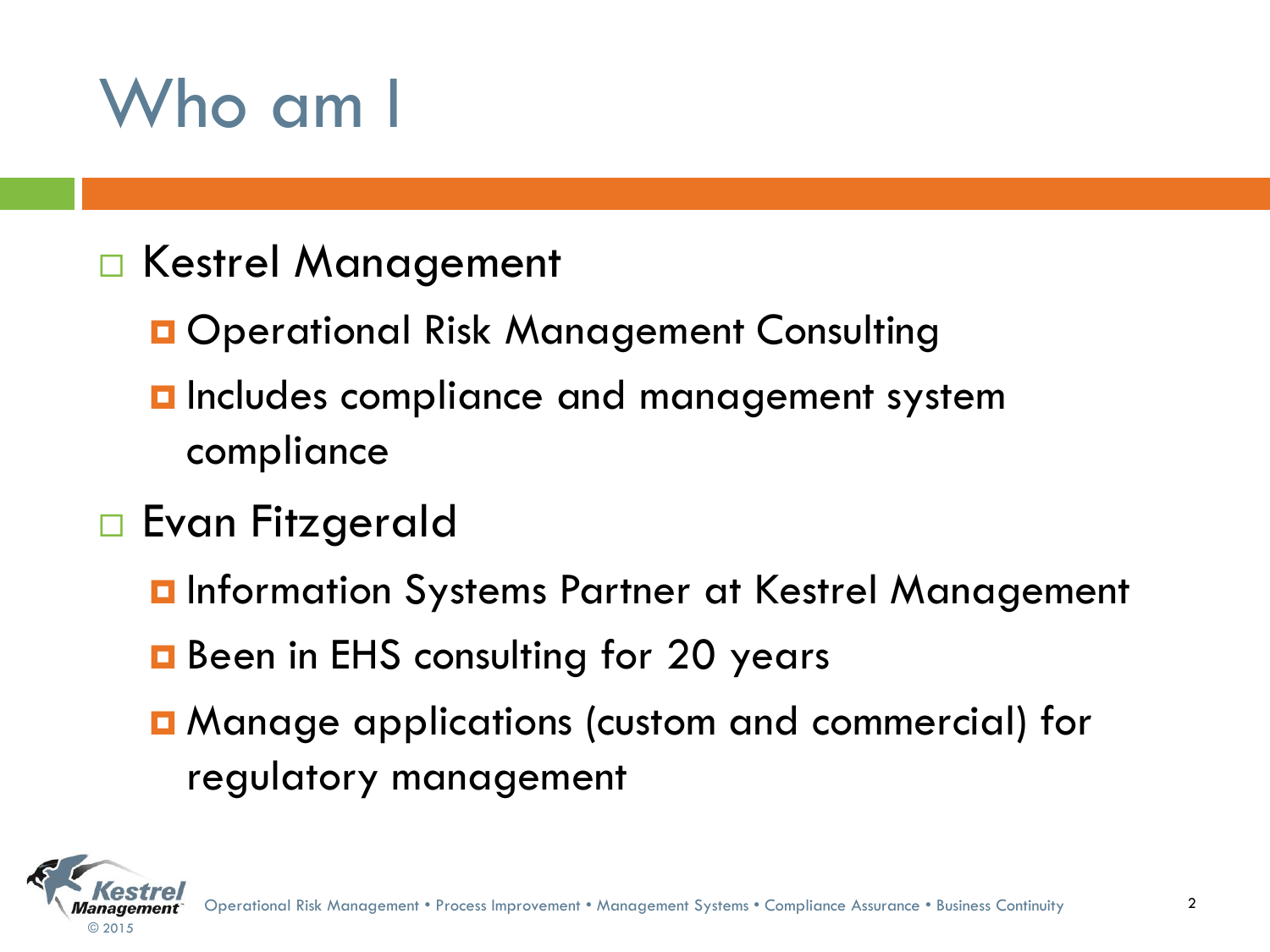## 1. Have a Computerized System

- □ Any system is better than nothing
- □ Impacts of "Smart People" Audits



□ Functional is better than perfect

"I want you to find a bold and innovative way to do everything exactly the same way it's been done for 25 years."

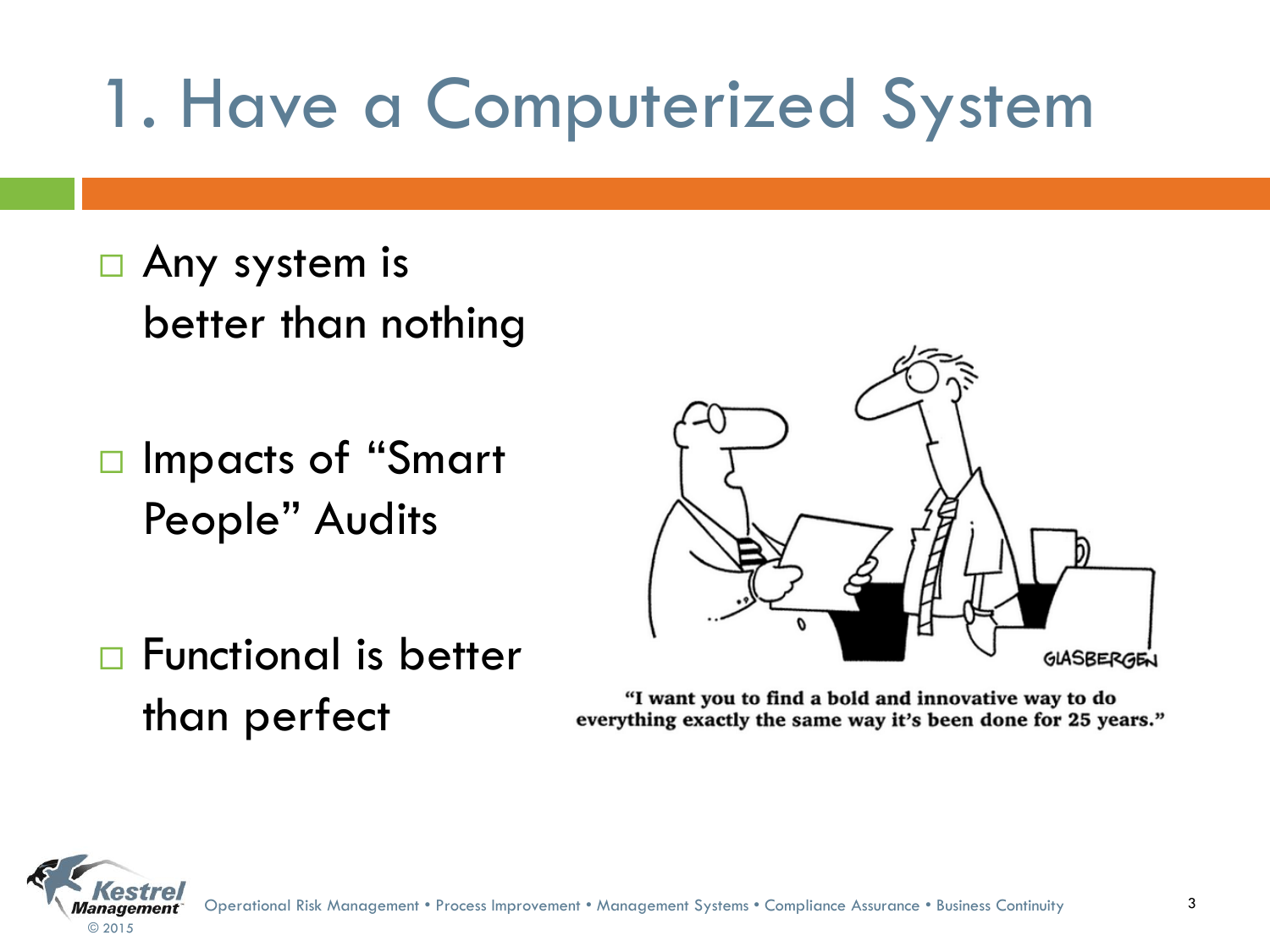#### 2. Most Important Time is Before Audit

#### $\Box$  Know the scope of the Audit

Question lists ready



~ Alexander Graham Bell

□ Understand how you get to the Final Report



Operational Risk Management • Process Improvement • Management Systems • Compliance Assurance • Business Continuity 4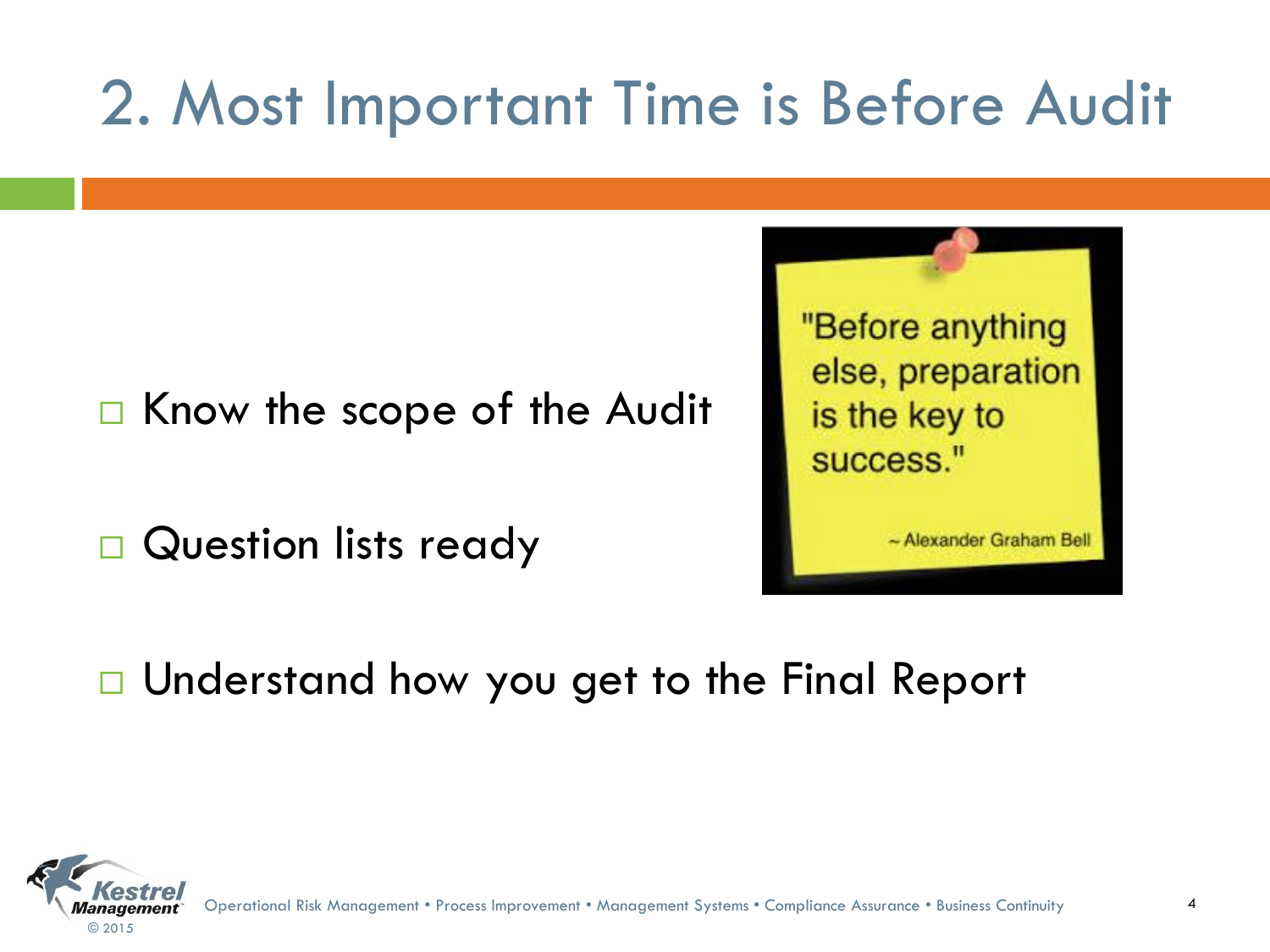## 3. Capture Data





© 2015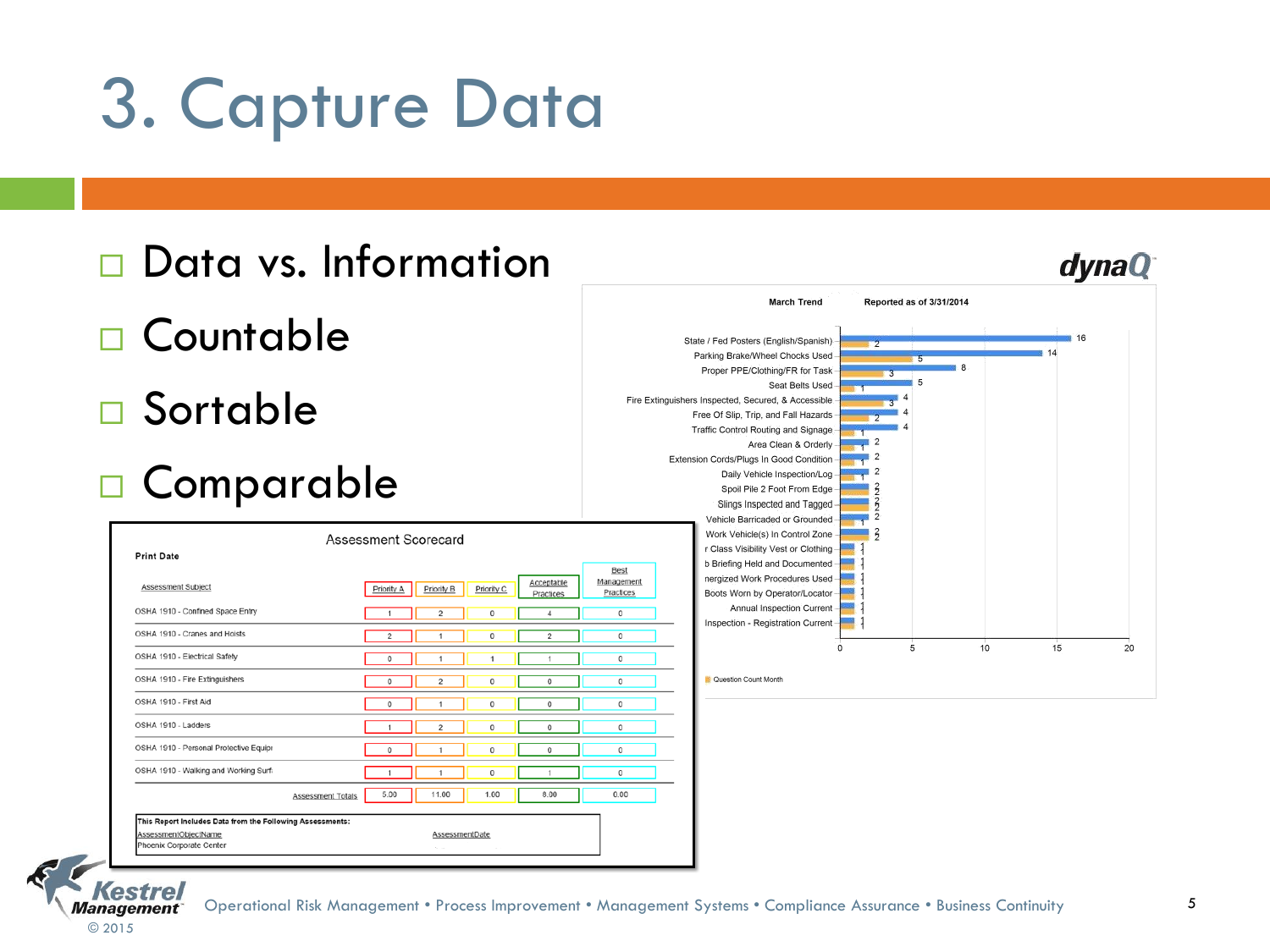#### 4….but Information is Important Too

 $\square$  Descriptions

 $\square$  Directions

Photos/Media



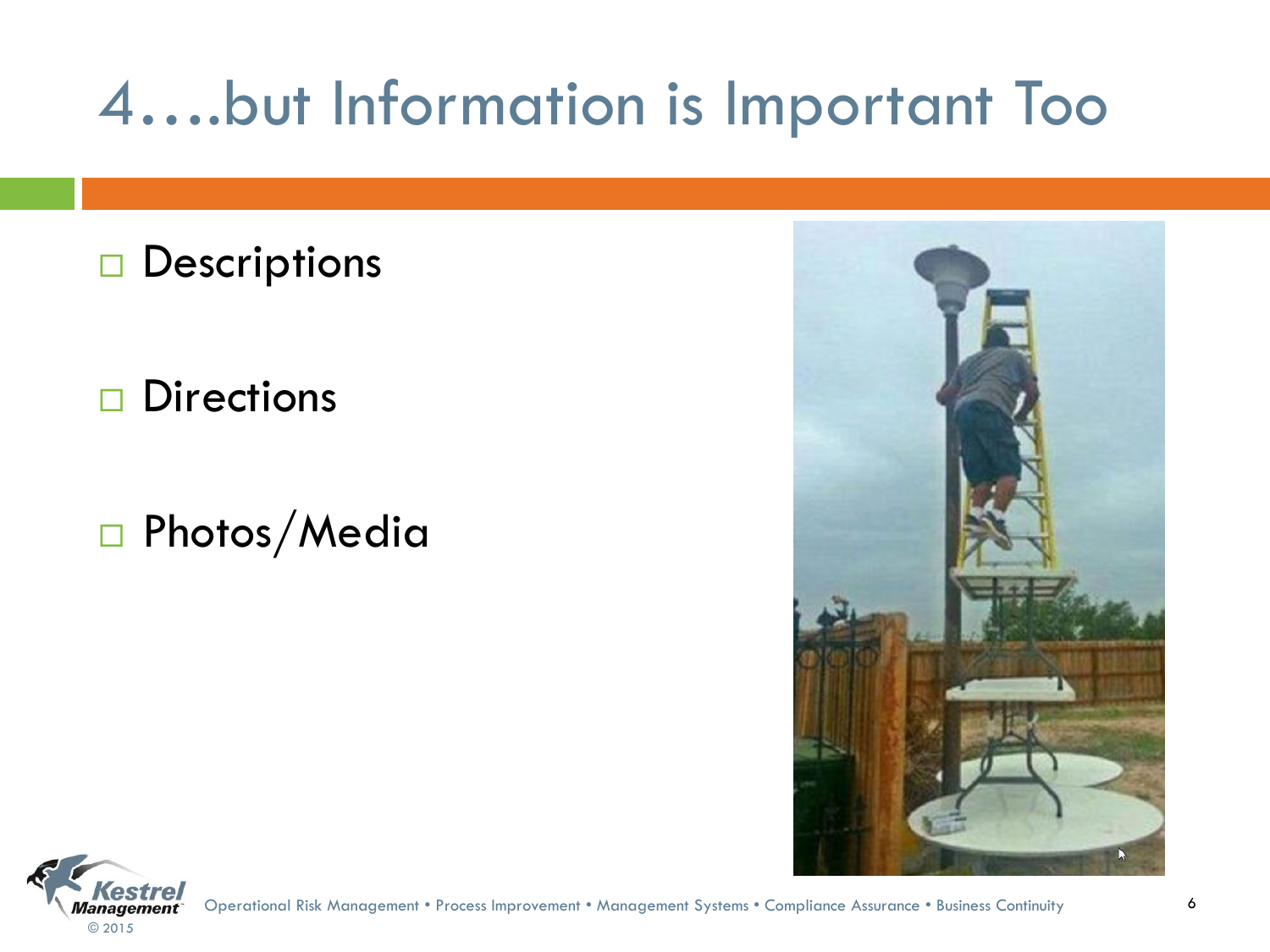## 5. Reports Must be Timely

□ Serve as a permanent record

Begin the process of remediation

 $\Box$  Staff needs to know that Audits matter



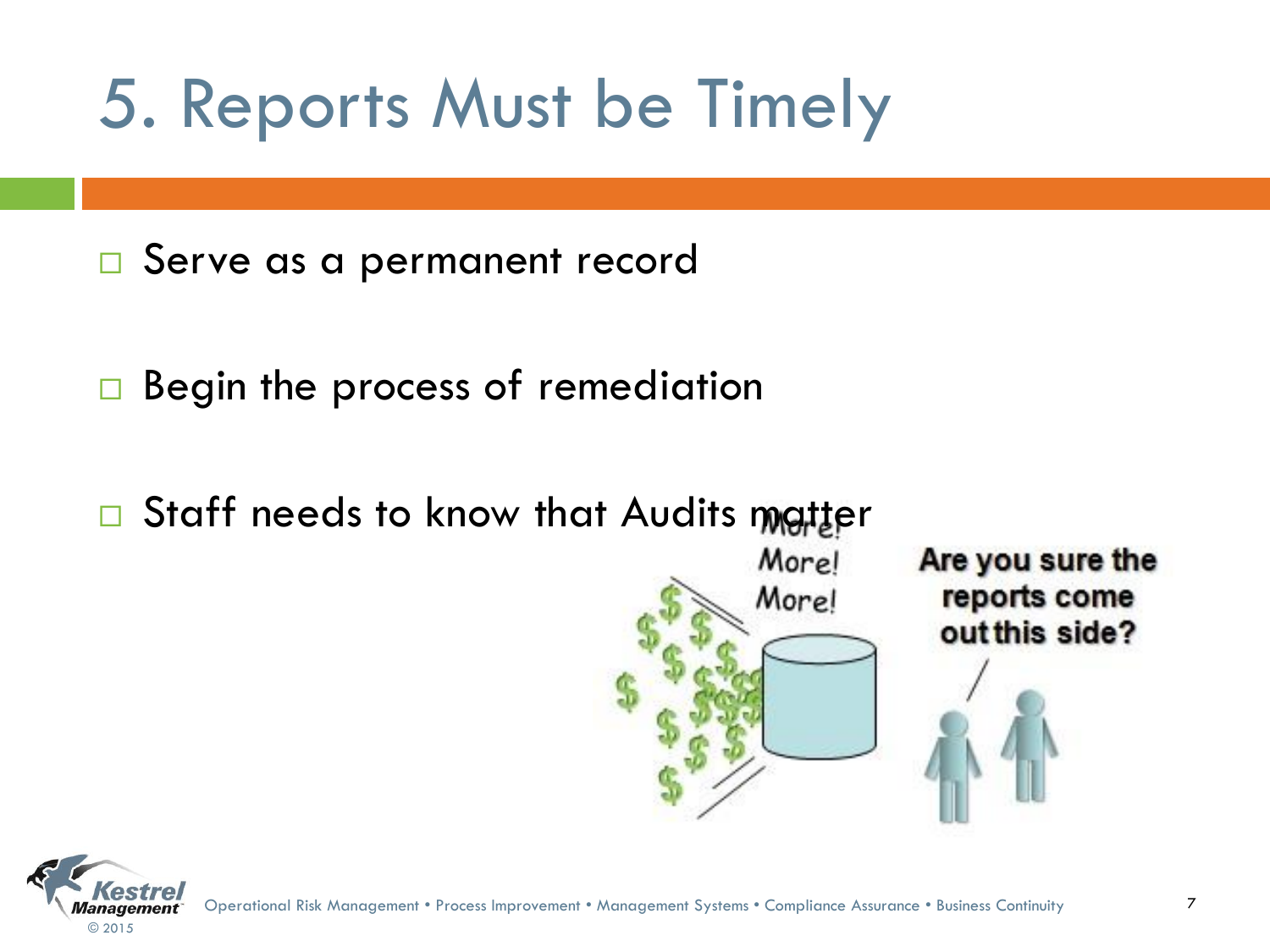#### 6. Immediate Fixes Should be Noted

- □ Unrecorded items "never happened"
- □ Build a culture where individuals are not punished for findings



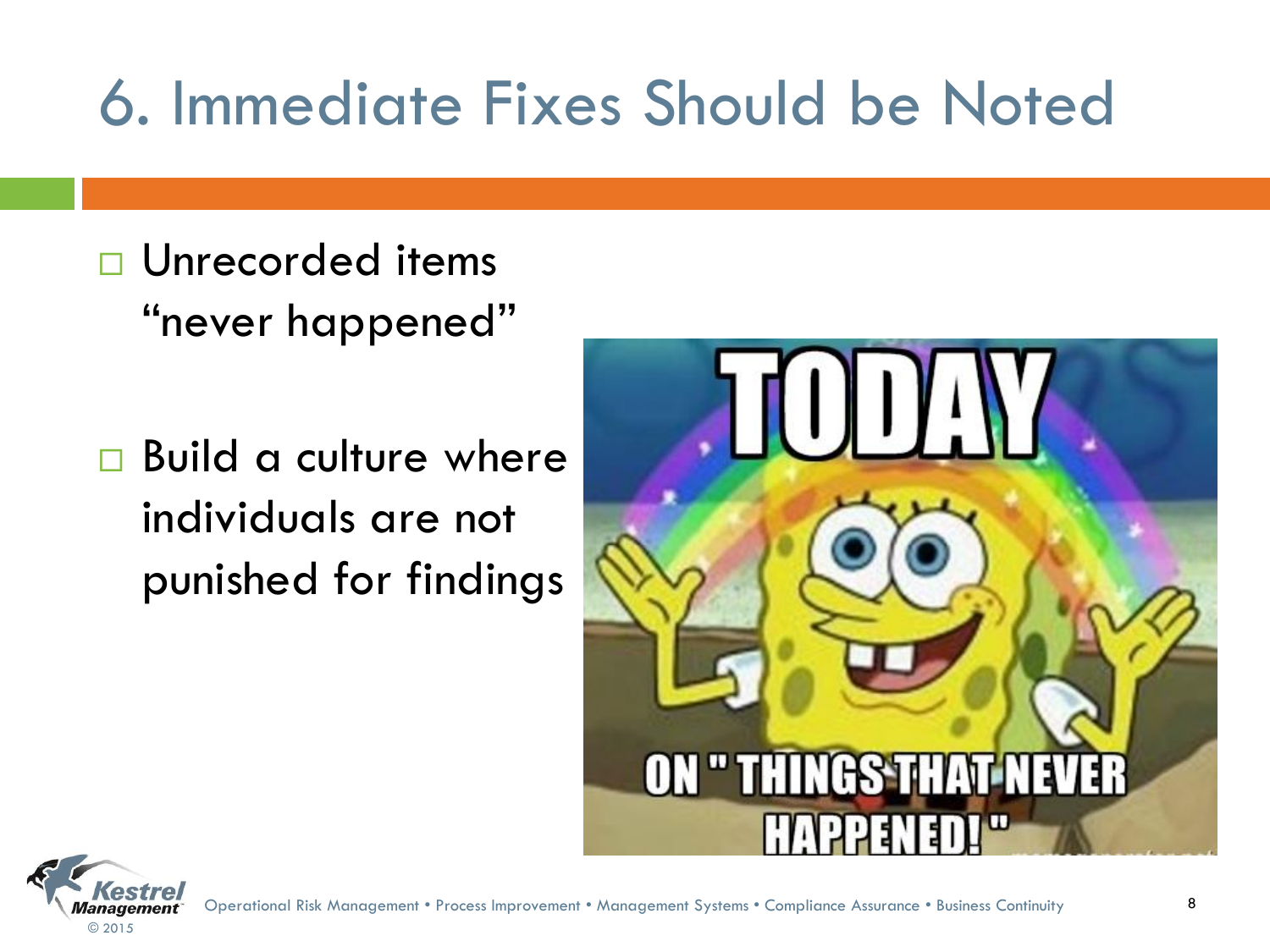## 7. Understand Report Audience

- □ Not all data presentation is useful
- Value of automated outputs





 $\Box$  Identify key data



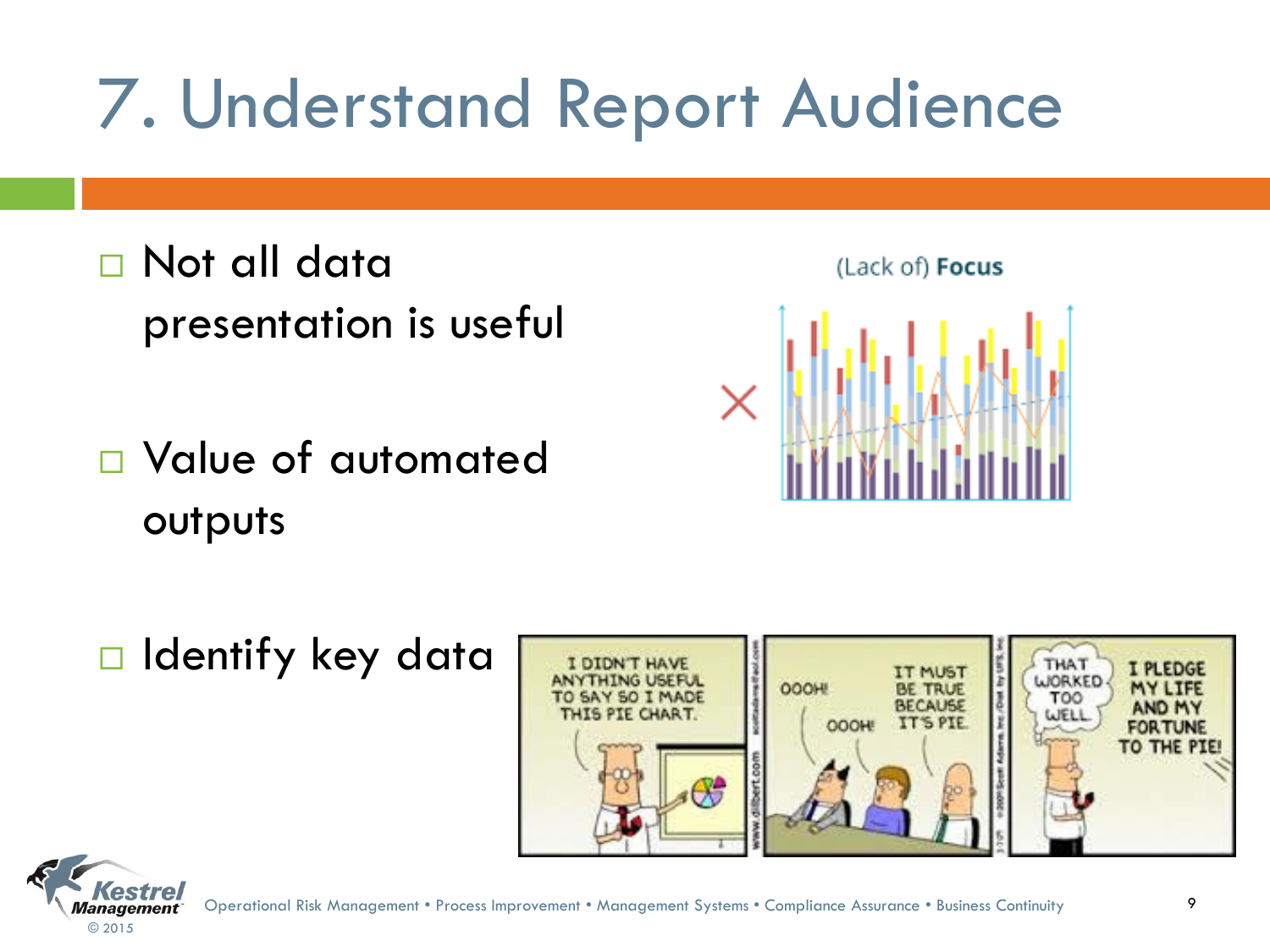## 8. Compare to Previous Audits

- □ Must have a common scope
- □ Must have a common checklist
- $\Box$  Focuses on the key of improving/maintaining compliance



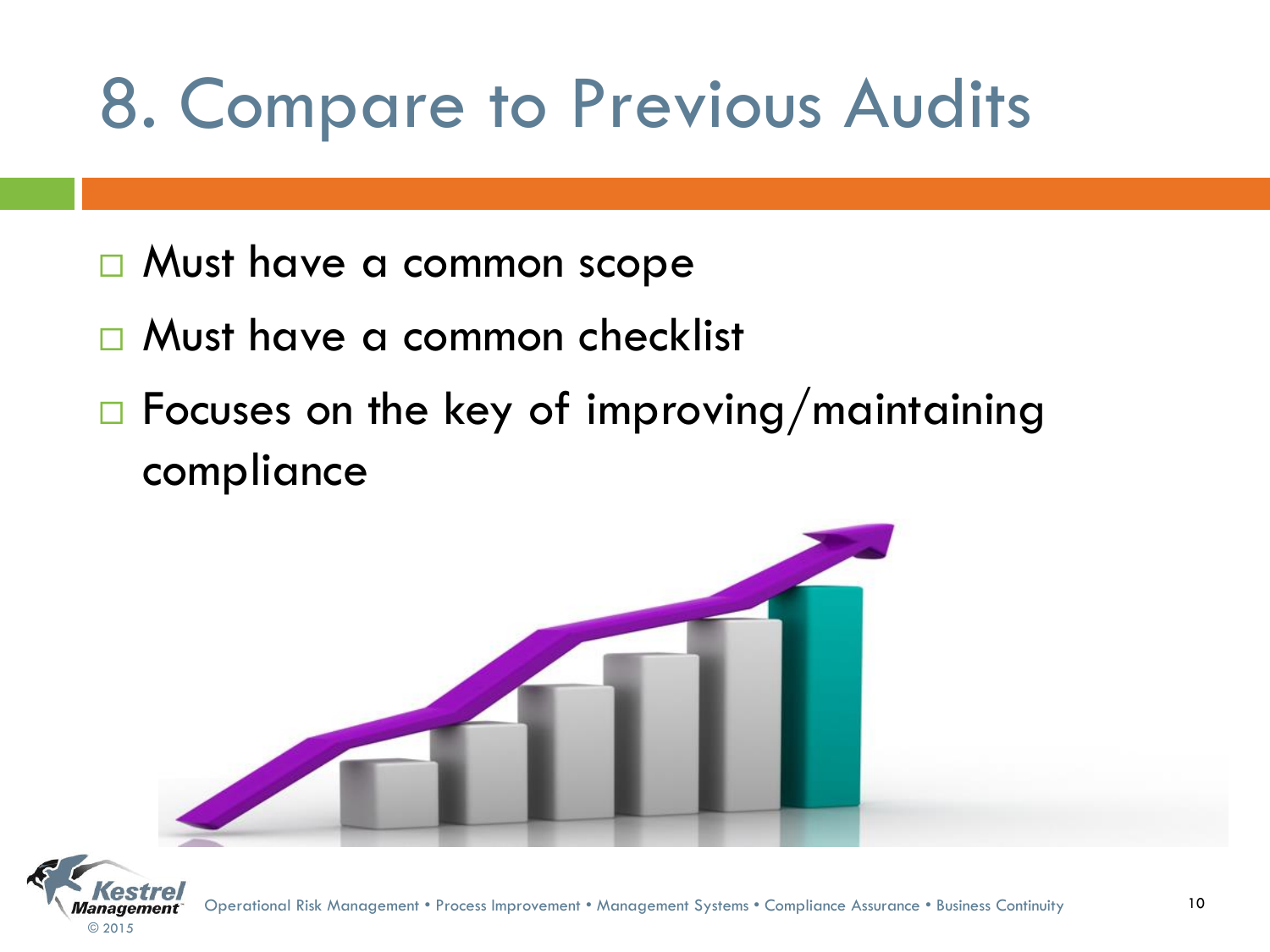# 9. Manage Regulatory Updates

- □ Don't lose connection to past Audits
- Regulations might change…checklists might not



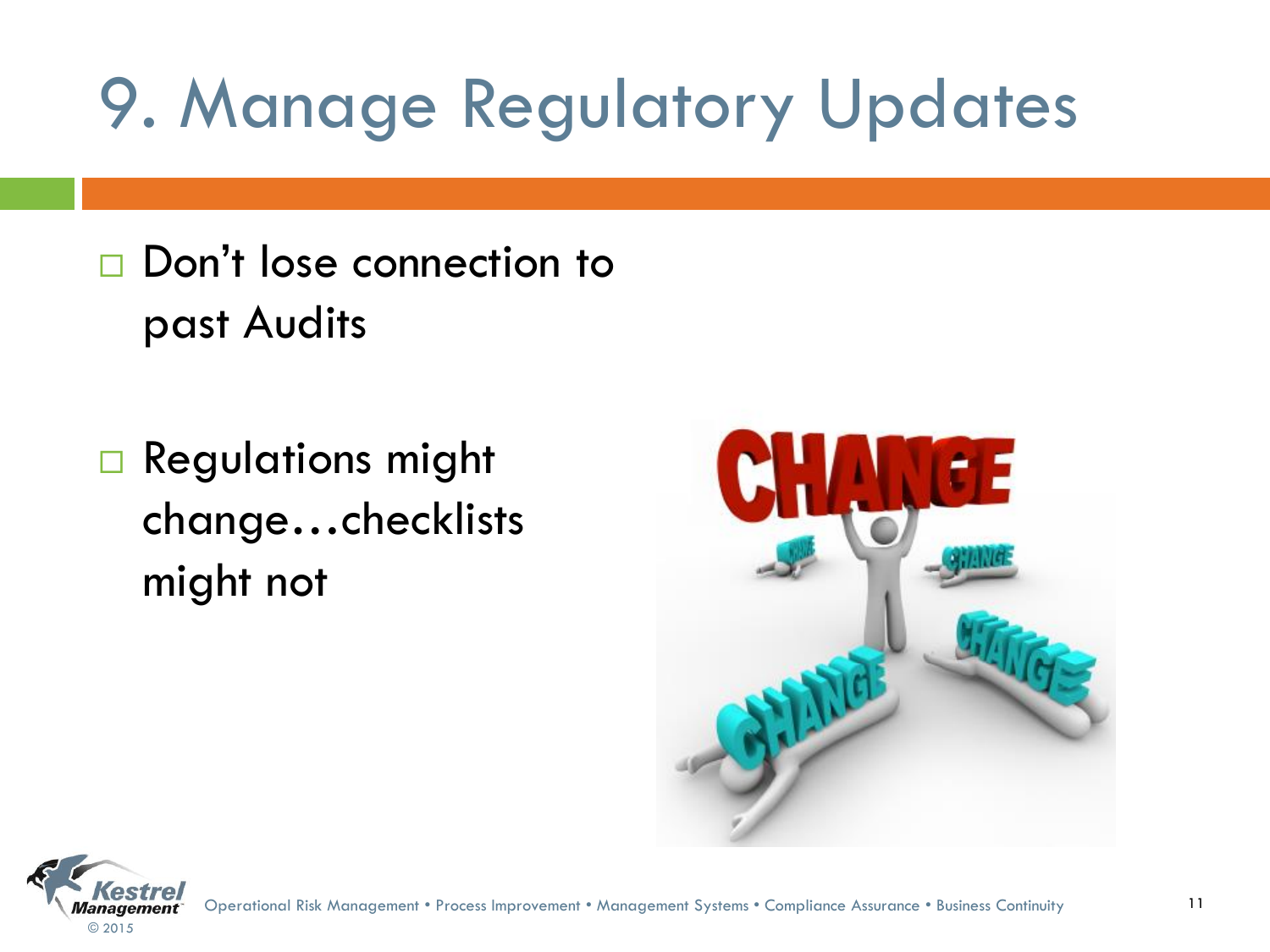# 10. For Data…Frequency is Key

- □ What would smaller scope – higher frequency audits look like?
- $\Box$  How can more people get involved?
- □ What is the ultimate goal?